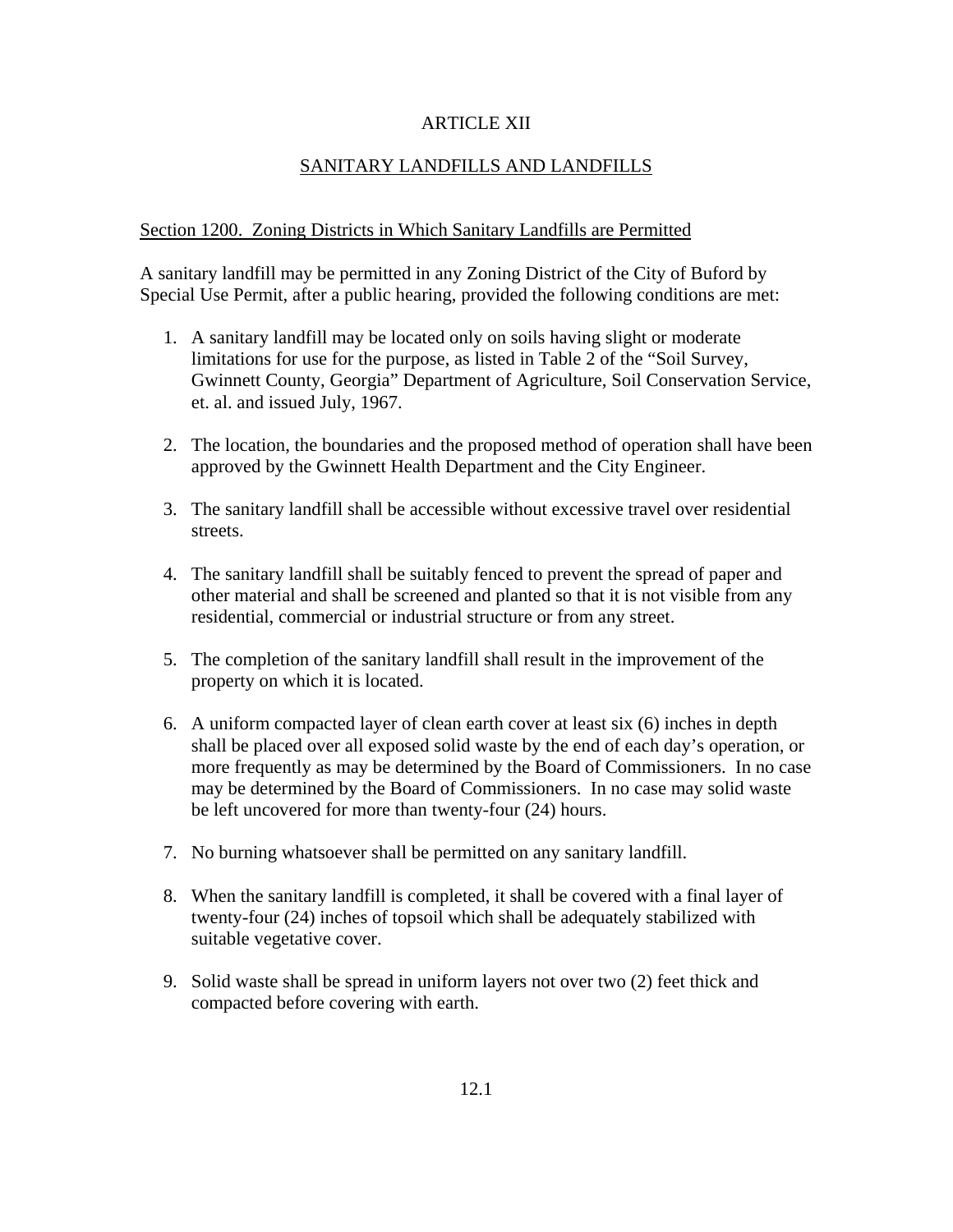- 10. The disposal site shall be graded and drained to minimize runoff onto the sanitary landfill, to prevent erosion and to drain water from the surface of the sanitary landfill.
- 11. All-weather access roads shall be provided to the disposal site and provisions shall be made for equipment repair of replacement when needed within a reasonable period of time.
- 12. Disposal operations for solid wastes and their decomposition products shall be conducted in such manner that pollution of air, land and water is prevented and that hazards or nuisances caused by gases or other products of chemical or biological activity are not created.
- 13. Hazardous wastes shall be handled in accordance with a procedure submitted to and approved by the Board of Commissioners.
- 14. The disposal site shall be under the supervision of a responsible individual, at the disposal site, at all time during operation.
- 15. The applicant shall have first received approval to locate and operate the proposed facility by the State of Georgia.

### Section 1201. Zoning Districts in Which Landfills are Permitted

A landfill may be permitted in any Zoning District of the City of Buford by Special Use Permit, after a public hearing, provided the following conditions are met:

- 1. The location, boundaries are the proposed method of operation shall have been approved by the Gwinnett County Health Department and the City Engineer.
- 2. The landfill shall be accessible by collector or major thoroughfare road.
- 3. The landfill shall be suitably fenced to prevent the spread of paper and other material and shall be screened and planted so that it is not visible from any residential, commercial or industrial structure or from any street.
- 4. The completion of the landfill shall result in the improvement of the property on which it is located.
- 5. Materials placed in landfills shall be compacted to the extent possible with available equipment and covered with earth at least monthly or more frequently as may be determined by the Board of Commissioners.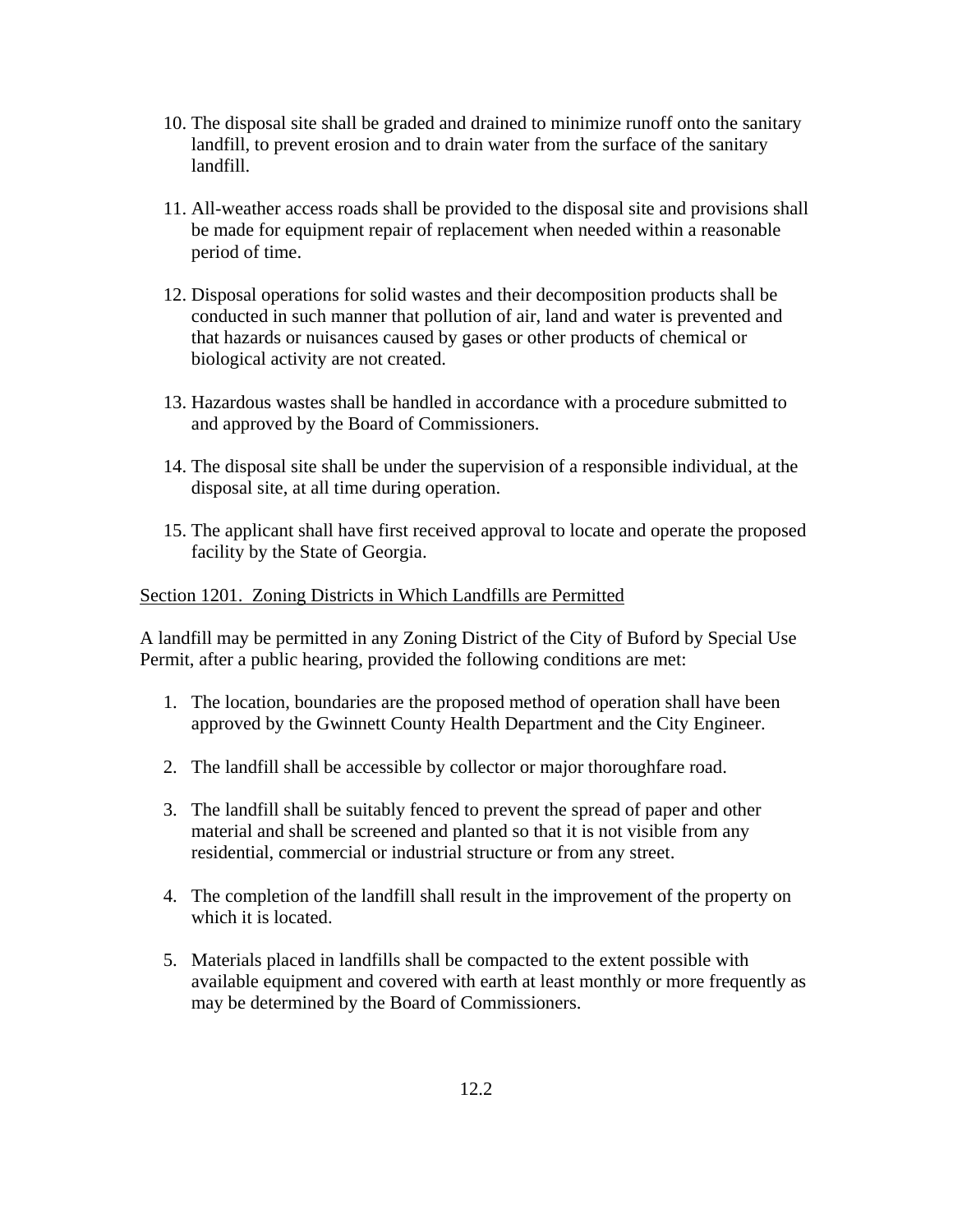- 6. The disposal site shall be graded and drained to minimize runoff onto the landfill surface, to prevent erosion and to drain water from the surface of the landfill.
- 7. Disposal operation shall be in such manner as to prevent air, land, or water pollution, public health hazard or nuisances.
- 8. Suitable means shall be provided to prevent and control fires.
- 9. Rodent and insects shall be controlled.
- 10. The applicant shall have first received approval to locate and operate the proposed facility by the State of Georgia.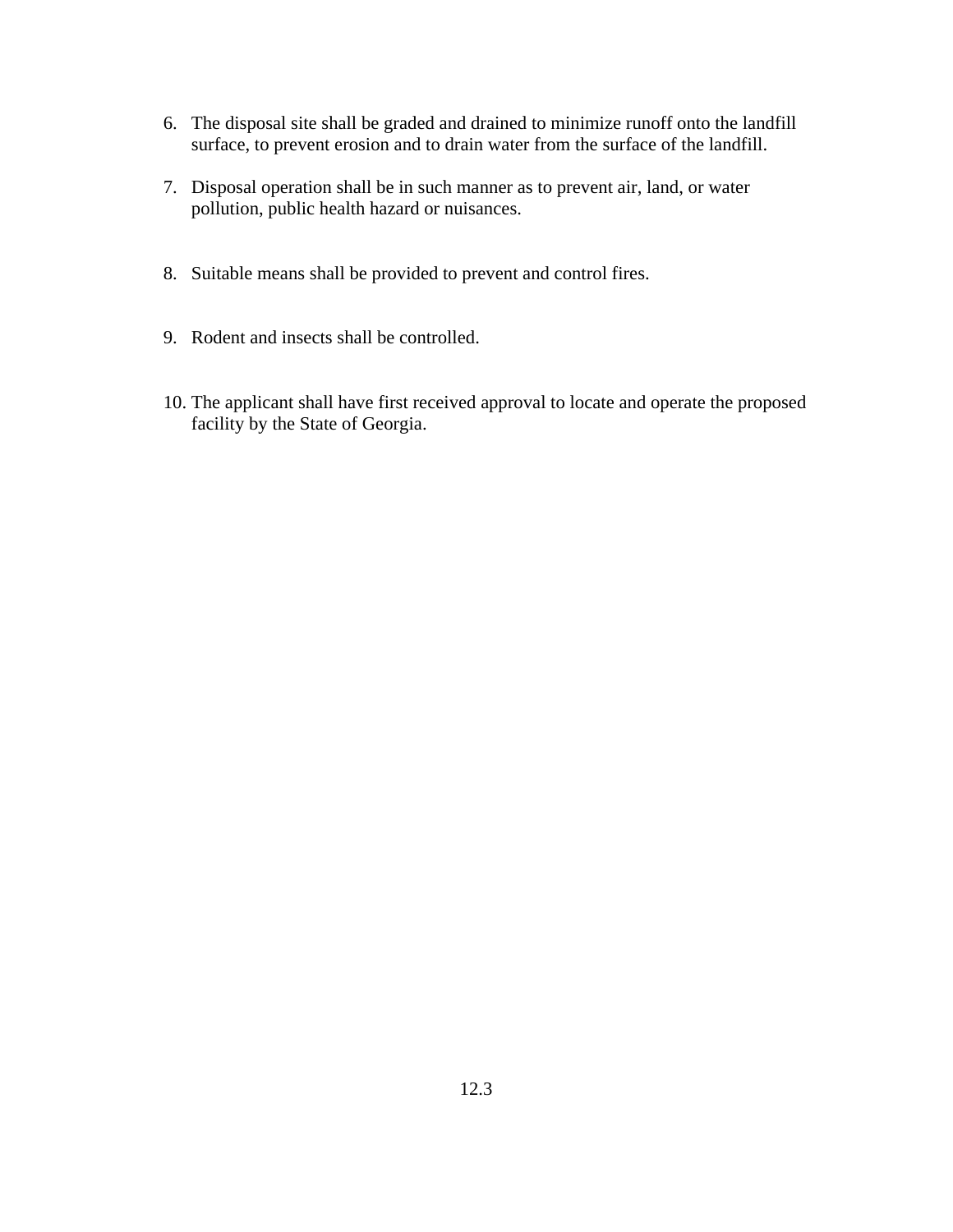# AMENDMENT TO SECTION 1200 (ZONING DISTRICTS IN WHICH SANITARY

## LANDFILLS ARE PERMITTED) OF THE 1985 ZONING

## ORDINANCE OF THE CITY OF BUFORD

BE IT ORDAINED by the City Commission of the City of Buford, Gwinnett County, Georgia, and IT IS HEREBY ORDAINED by the authority of the same that "Section 1200 Zoning Districts in Which Landfills are Permitted" of the 1985 Zoning Ordinance of the City of Buford is amended by striking said Section 1200 in it's entirely and inserting in lieu thereof the following:

### "Section 1200. Zoning Districts in Which Sanitary Landfills are Permitted"

A sanitary landfill may be permitted in any Zoning District of the City of Buford, Gwinnett County, Georgia, except a Flood Hazard District, as a Special Exception subject to the approval of the City Commission after a public hearing if the following conditions are met and upon such other conditions as the City Commission may require:

- 1. A sanitary landfill may be located only on soils/slopes approved by the Georgia Department of Natural Resources.
- 2. The location, the boundaries and the proposed methods of operation shall be approved by the Georgia Department of Natural Resources and the City Engineer.
- 3. The sanitary landfill shall be accessible without excessive travel over residential streets.
- 4. The sanitary landfill shall be suitably fenced to prevent the spread of paper and other material and shall be screened and planted so as to minimize visibility from any residential, commercial, or industrial structure or from any street.
- 5. The completion of the sanitary landfill shall be in accordance with the final elevations and contours set forth in plans approved by the Georgia Department of Natural Resources.
- 6. Solid Waste unloading shall be restricted to the working face of the operation in such manner that wastes may be easily incorporated into the sanitary landfill with available equipment.
- 7. Solid waste shall be spread in uniform layers and compacted to its smallest practical volume before covering with earth.